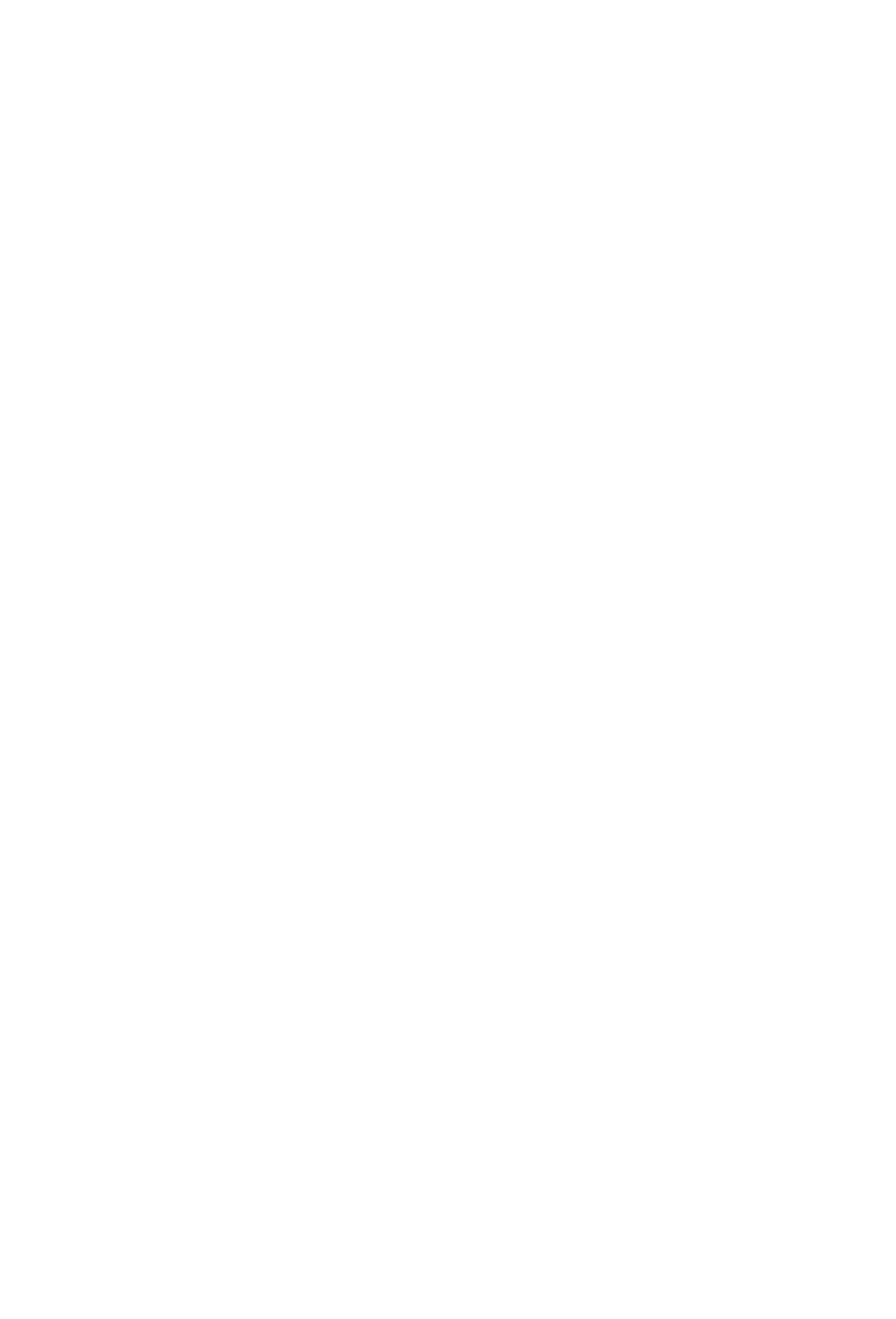# The Encyclopaedia of Islam

## **THREE**

*Edited by*

Kate Fleet, Gudrun Krämer, Denis Matringe, John Nawas, and Everett Rowson

*With*

Roger ALLEN, Edith AMBROS, Thomas BAUER, Sheila BLAIR, Jonathan BLOOM, Ruth DAVIS, Eve FEUILLEBOIS-PIERUNEK, Maribel FIERRO, Konrad HIRSCHLER, Alexander KNYSH, Corinne LEFÈVRE, Roman LOIMEIER, Andrew NEWMAN, Merle RICKLEFS, Ayman SHIHADEH, Susan SPECTORSKY, and Gotthard STROHMAIER



### **BRILL**

Leiden • boston 2015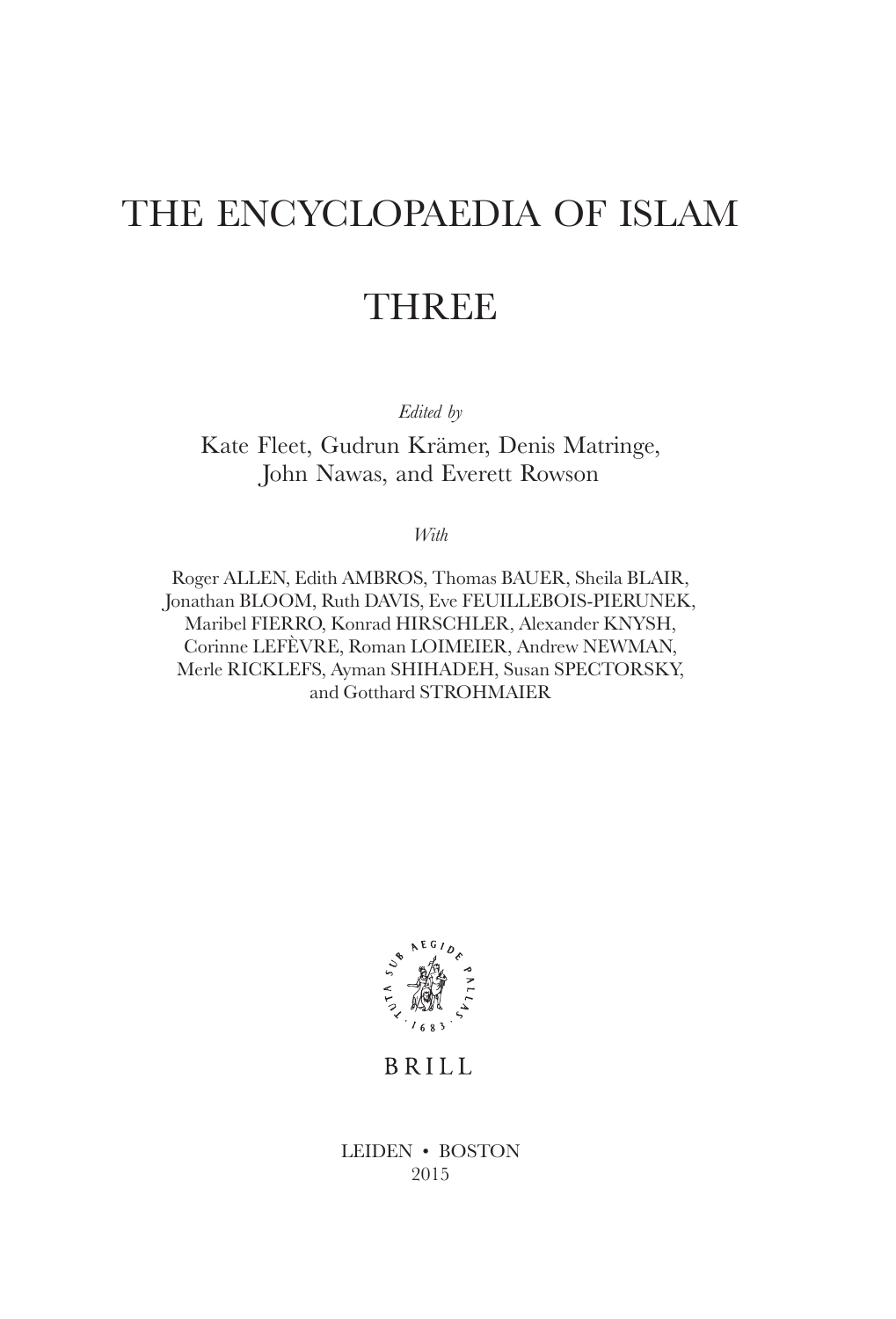Library of Congres Cataloging-in-Publication Data

A C.I.P. record for this book is available from the Library of Congress.

*EI3* is published under the patronage of the international union of academies.

### ADVISORY BOARD

Azyumardi Azra; Peri Bearman; Edmund Bosworth; Farhad Daftary; Emeri van Donzel; Geert Jan van Gelder (Chairman); R. Stephen Humphreys; Remke Kruk; Wilferd Madelung; Barbara Metcalf; Hossein Modarressi; James Montgomery; Nasrollah Pourjavady; and Jean-Louis Triaud

*EI3* is copy edited by

Linda George, Alan H. Hartley, Alex Mallett and Brian Johnson.

ISSN: 1873-9830 ISBN: 978-90-04-28210-0

© Copyright 2015 by Koninklijke Brill NV, Leiden, The Netherlands. Koninklijke Brill NV incorporates the imprints Brill, Brill Nijhoff and Hotei Publishing. All rights reserved. No part of this publication may be reproduced, translated, stored in a retrieval system, or transmitted in any form or by any means, electronic, mechanical, photocopying, recording or otherwise, without prior written permission from the publisher. Authorization to photocopy items for internal or personal use is granted by Koninklijke Brill NV provided that the appropriate fees are paid directly to The Copyright Clearance Center, 222 Rosewood Drive, Suite 910, Danvers, MA 01923, USA. Fees are subject to change.

This book is printed on acid-free paper.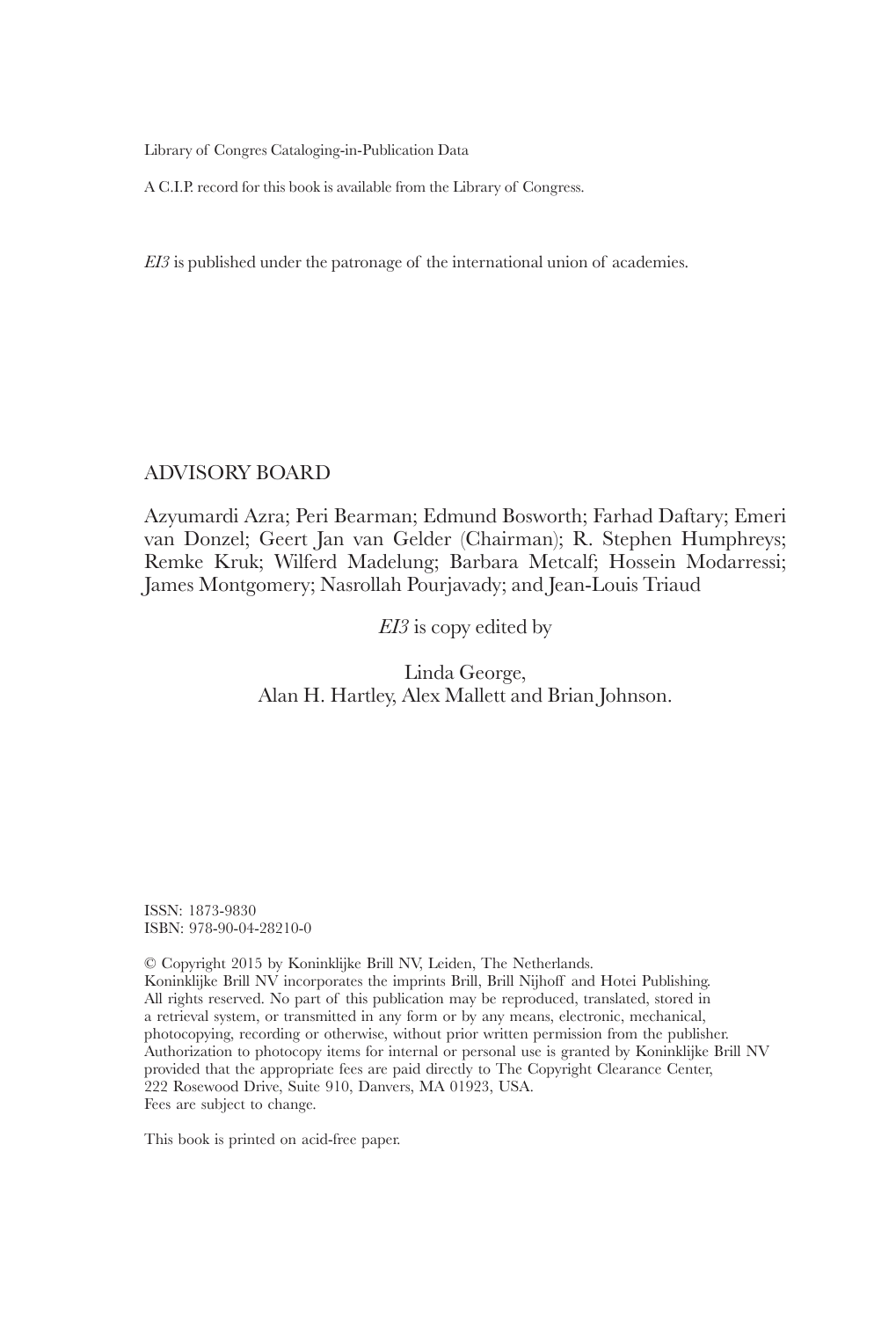### list of abbreviations

a. Periodicals *AI = Annales Islamologiques AIUON = Annali dell' Istituto Universitario Orientale di Napoli AKM = Abhandlungen für die Kunde des Morgenlandes AMEL = Arabic and Middle Eastern Literatures AO = Acta Orientalia AO Hung. = Acta Orientalia (Academiae Scientiarum Hungaricae) ArO = Archiv Orientální AS = Asiatische Studien ASJ = Arab Studies Journal ASP = Arabic Sciences and Philosophy ASQ = Arab Studies Quarterly BASOR = Bulletin of the American Schools of Oriental Research BEA = Bulletin des Études Arabes BEFEO = Bulletin de l'Ecole Française d'Extrême-Orient BEO = Bulletin d'Études Orientales de l'Institut Français de Damas BIE = Bulletin de l'Institut d'Égypte BIFAO = Bulletin de l'Institut Français d'Archéologie Orientale du Caire BKI = Bijdragen tot de Taal-, Land- en Volkenkunde BMGS = Byzantine and Modern Greek Studies BO = Bibliotheca Orientalis BrisMES = British Journal of Middle Eastern Studies BSOAS = Bulletin of the School of Oriental and African Studies BZ = Byzantinische Zeitschrift CAJ = Central Asiatic Journal DOP = Dumbarton Oaks Papers EW = East and West IBLA = Revue de l'Institut des Belles Lettres Arabes, Tunis IC = Islamic Culture IHQ = Indian Historical Quarterly IJAHS = International Journal of African Historical Studies IJMES = International Journal of Middle East Studies ILS = Islamic Law and Society IOS = Israel Oriental Studies IQ = The Islamic Quarterly*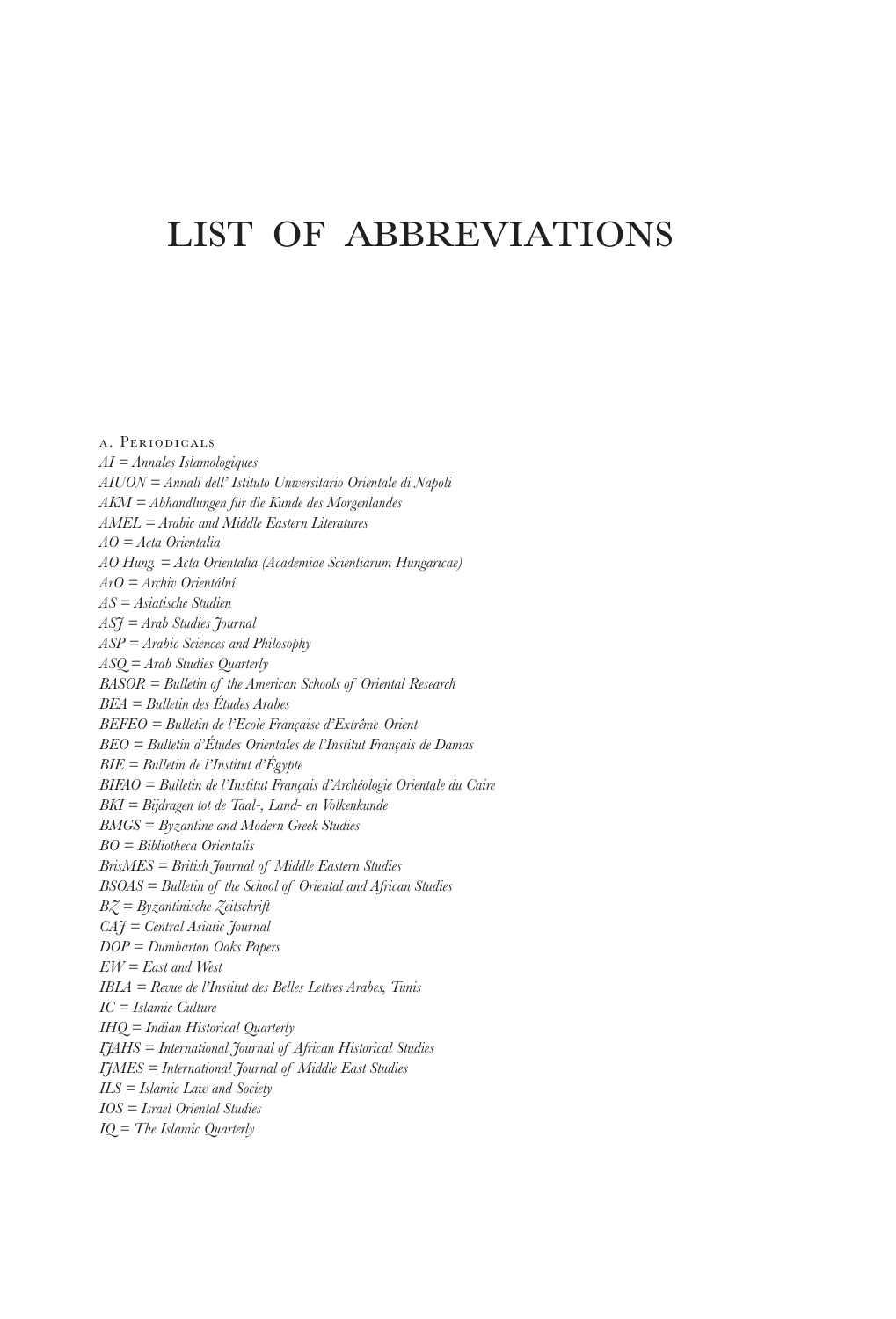*JA = Journal Asiatique JAIS = Journal of Arabic and Islamic Studies JAL = Journal of Arabic Literature JAOS = Journal of the American Oriental Society JARCE = Journal of the American Research Center in Egypt JAS = Journal of Asian Studies JESHO = Journal of the Economic and Social History of the Orient JIS = Journal of Islamic Studies JMBRAS = Journal of the Malaysian Branch of the Royal Asiatic Society JNES = Journal of Near Eastern Studies JOS = Journal of Ottoman Studies JQR = Jewish Quarterly Review JRAS = Journal of the Royal Asiatic Society JSAI = Jerusalem Studies in Arabic and Islam JSEAH = Journal of Southeast Asian History JSS = Journal of Semitic Studies MEA = Middle Eastern Affairs MEJ = Middle East Journal MEL = Middle Eastern Literatures MES = Middle East Studies MFOB = Mélanges de la Faculté Orientale de l'Université St. Joseph de Beyrouth MIDEO = Mélanges de l'Institut Dominicain d'Études Orientales du Caire MME = Manuscripts of the Middle East MMIA = Majallat al-Majma al-Ilmi al-Arabi, Damascus MO = Le Monde Oriental MOG = Mitteilungen zur Osmanischen Geschichte MSR = Mamluk Studies Review MW = The Muslim World OC = Oriens Christianus OLZ = Orientalistische Literaturzeitung OM = Oriente Moderno QSA = Quaderni di Studi Arabi REI = Revue des Études Islamiques REJ = Revue des Études Juives REMMM = Revue des Mondes Musulmans et de la Méditerranée RHR = Revue de l'Histoire des Religions RIMA = Revue de l'Institut des Manuscrits Arabes RMM = Revue du Monde Musulman RO = Rocznik Orientalistyczny ROC = Revue de l'Orient Chrétien RSO = Rivista degli Studi Orientali SI = Studia Islamica (France) SIk = Studia Islamika (Indonesia) SIr = Studia Iranica TBG = Tijdschrift van het Bataviaasch Genootschap van Kunsten en Wetenschappen VKI = Verhandelingen van het Koninklijk Instituut voor Taal-, Land en Volkenkunde WI = Die Welt des Islams WO = Welt des Orients WZKM = Wiener Zeitschrift für die Kunde des Morgenlandes ZAL = Zeitschrift für Arabische Linguistik*

*ZDMG = Zeitschrift der Deutschen Morgenländischen Gesellschaft*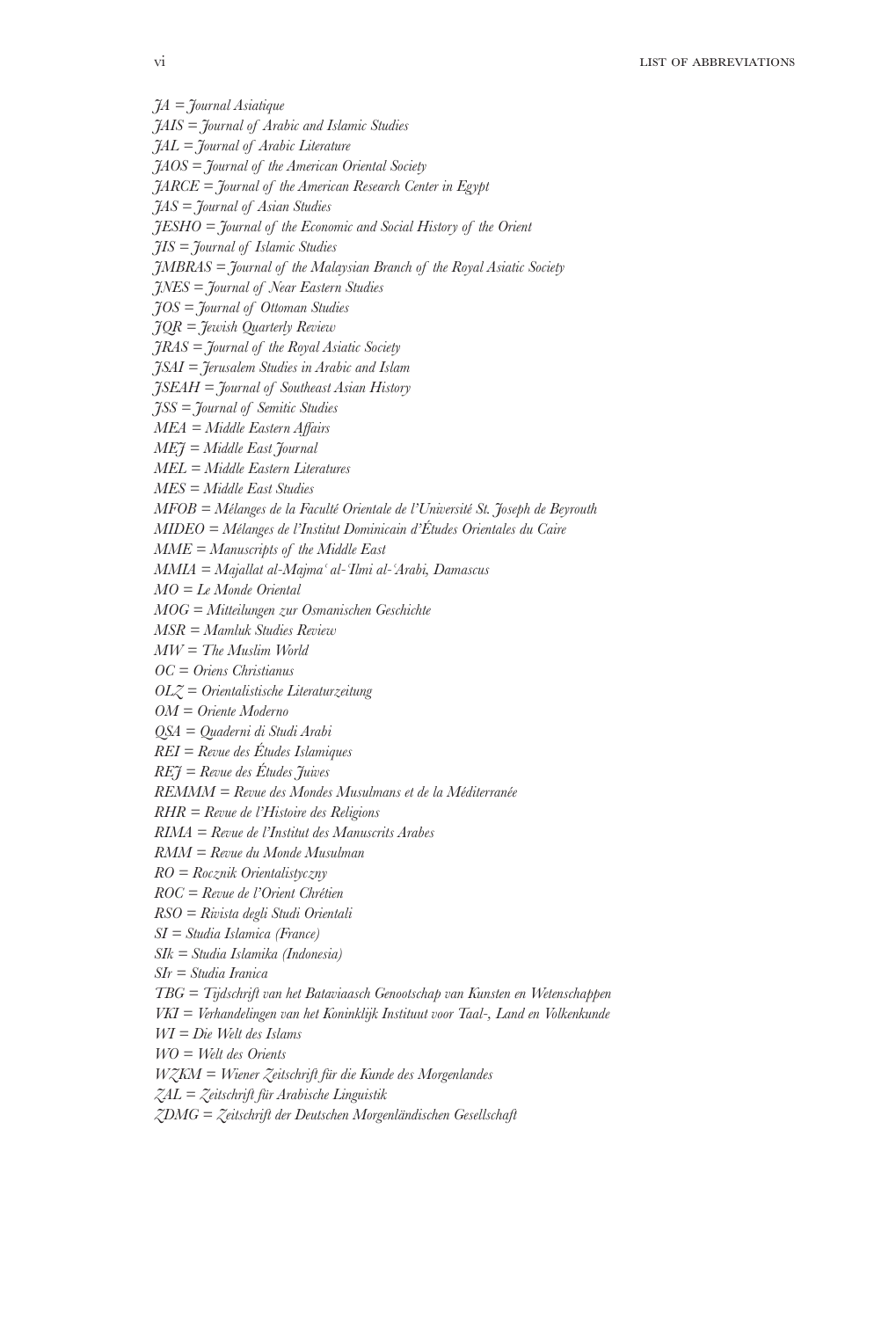b. Other *ANRW = Aufstieg und Niedergang der Römischen Welt BGA = Bibliotheca Geographorum Arabicorum* BNF = Bibliothèque nationale de France CERMOC = Centre d'Études et de Recherches sur le Moyen-Orient Contemporain *CHAL = Cambridge History of Arabic Literature CHE = Cambridge History of Egypt CHIn = Cambridge History of India CHIr = Cambridge History of Iran* Dozy = R. Dozy, *Supplément aux dictionnaires arabes*, Leiden 1881 (repr. Leiden and Paris 1927) *EAL= Encyclopedia of Arabic Literature EI1 = Encyclopaedia of Islam*, 1st ed., Leiden 1913–38 *EI2 = Encyclopaedia of Islam*, 2nd ed., Leiden 1954–2004 *EI3 = Encyclopaedia of Islam Three*, Leiden 2007– *EIr = Encyclopaedia Iranica EJ1= Encyclopaedia Judaica*, 1st ed., Jerusalem [New York 1971–92]  $EQ = Encyclopedia of the Qur<sup>2</sup>an$ *ERE = Encyclopaedia of Religion and Ethics GAL =* C. Brockelmann, *Geschichte der Arabischen Litteratur*, 2nd ed., Leiden 1943–49 *GALS =* C. Brockelmann, *Geschichte der Arabischen Litteratur, Supplementbände I–III*, Leiden 1937–42 *GAP = Grundriss der Arabischen Philologie*, Wiesbaden 1982– *GAS =* F. Sezgin, *Geschichte des Arabischen Schrifttums*, Leiden 1967– *GMS = Gibb Memorial Series GOW =* F. Babinger, *Die Geschichtsschreiber der Osmanen und ihre Werke*, Leipzig 1927 *HO = Handbuch der Orientalistik IA = Islâm Ansiklopedisi* IFAO *=* Institut Français d'Archeologie Orientale *JE = Jewish Encyclopaedia* Lane *=* E. W. Lane, *Arabic-English Lexicon RCEA = Répertoire Chronologique d'Épigraphie Arabe TAVO = Tübinger Atlas des Vorderen Orients TDVIA=Türkiye Diyanet Vakfi Islâm Ansiklopedisi* UEAI *=* Union Européenne des Arabisants et Islamisants van Ess, *TG =* J. van Ess, *Theologie und Gesellschaft WKAS = Wörterbuch der Klassischen Arabischen Sprache*, Wiesbaden 1957–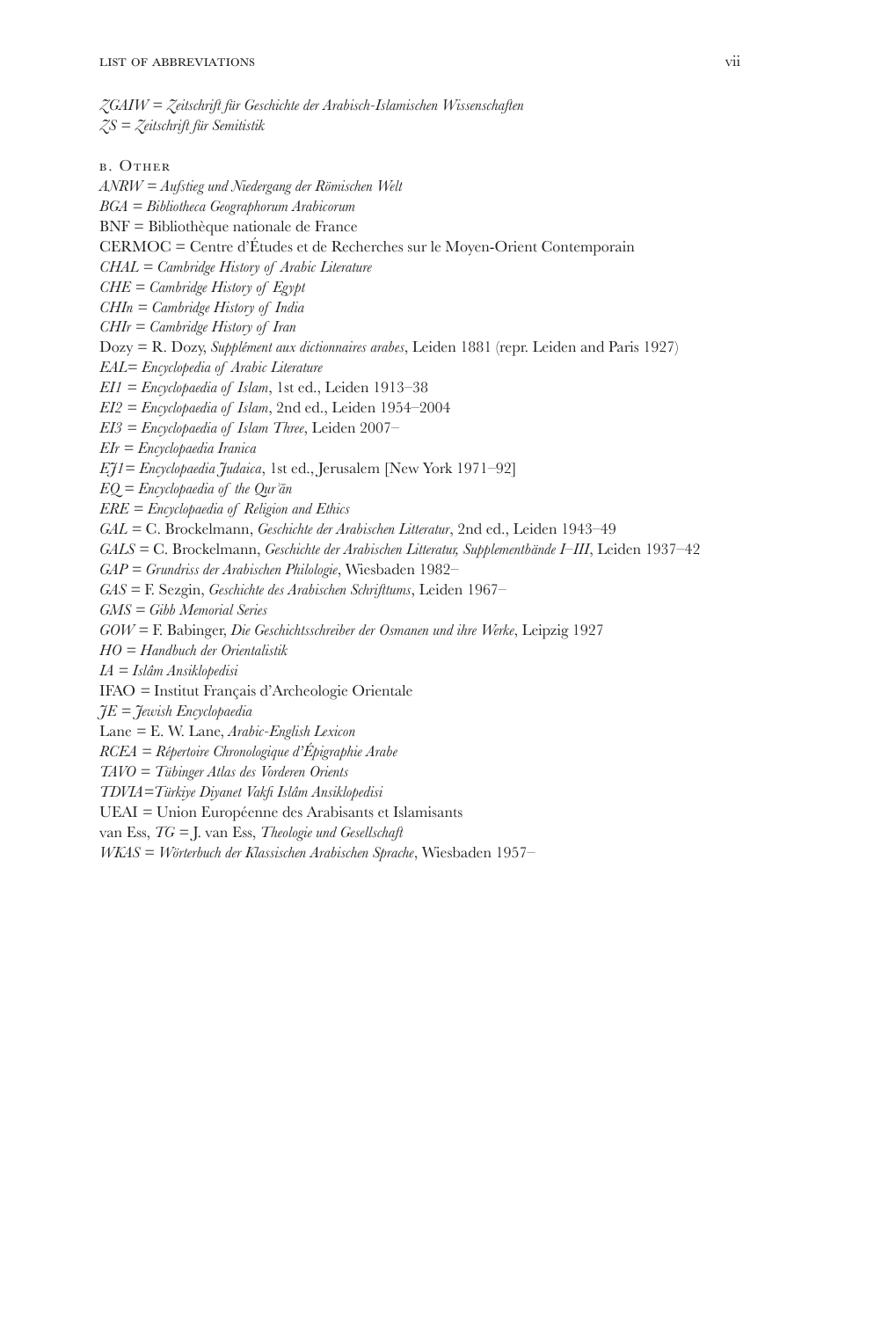1344sh/1965), these notions culminate in the appeal to the Mazdusht, the syncretic figure of a redeemer reminiscent of various pre-Islamic Iranian cults, whose name is coined from those of Mazdak (fl. c. 500 C.E.), a Zoroastrian prophet, reformer, and religious activist of Sāsānid Persia, and Zardusht (Zoroaster).

Akhavān also wrote five short stories, a children's book on Firdaws<sub>1</sub>, and a series of articles and interviews on various literary and cultural matters.

#### **BIBLIOGRAPHY**

WORKS OF MAHDĪ AKHAVĀN THĀLITH

*khar-i Shhnma*, Tehran 1338sh/1959, 1390sh/2011<sup>23</sup>; *Āvarda-and ki Firdawsī*, Tehran 1354sh/1975; *shiqnah va kabd*, Tehran 1348sh/1969, 1390sh/20116 ; *Arghann*, Tehran 1330sh/1951, 1391sh/201218; *A va liq-yi Nm Yshj*, Tehran 1361sh/1982, 1376sh/19973 ; *Az n Avist*, Tehran 1344sh/ 1965, 1391sh/201219; *Badyi va bidat-h-yi Nm Yshj*, Tehran 1357sh/1978, 1376sh/ 19973 ; *Dar ay-i kchak-i pyz, dar zindn*, Tehran 1348sh/1969, 1354sh/19752 ; *Dirakhti pr va jangal*, Tehran 1355sh/1976, 1390sh/ 2010<sup>8</sup>; *Dūzakh ammā sard*, Tehran 1357sh/ 1978, 1376sh/19978 ; *arm-i syi-h-yi sabz,*   $majm\bar{u}$ 'a maqālāt, 2 vols., ed. Murtadā Kākhī, Tehran 1372–3sh/1993–4; *Manma-yi buland-i savil va khziyyt*, Tehran 1381sh/ 2002, 1385sh/20062 ; *Manma-yi shikr*, Tehran 1345sh/1966; *Mard-i jinnzda*, Tehran 1354sh/1975, 1390sh/20108 ; *Naqa*   $va$  naq*ida-sāzān*, ed. Valī Allāh Durūdīyān, Tehran 1374sh/1995; *Tu r ay kuhan bm-u bar dst dram*, Tehran 1368sh/1989, 1389/20109 ; *Zimistn*, Tehran 1335sh/1956, 1390sh/201128; *Zindag mgyad. Amm byad zst*, Tehran 1357sh/1978, 1376sh/19978 .

**STUDIES** 

Muhammad Huqūqī, Mahdī Akhavān Thālith, Tehran 1370sh/1991; Muhammad-Ridā Muhammadī Āmulī, *Āvāz-i chugūr*, *zindagī va shir-i Mahd Akhavn Thlith*, Tehran  $1385sh/2006^3$ : . Murtadā Kākhī (ed.), *Sadā-yi hayrat-i bīdār*, *gutfugū-hā-yi Mahd Akhavn Thlith*, Tehran 1371sh/1992, 1390sh/2011<sup>3</sup>; Murtadā Kākhī (ed.),

*Ydnma-yi Mahd Akhavn Thlith*, Tehran 1385sh/2006; Ridā Barāhanī, *Țalā dar mis (dar shir va shir)* (Tehran 1371sh/1992), 2:979–1041; Saeid Rezvani, Akhavan-e Saless, Mehdi, *EIr*; Saeid Rezvani, *Moderne persische Lyrik. Eine analytische Untersuchung* (Wiesbaden 2007), 73-123; Shahryār Shāhīndajī (ed.), *Shahryār-i shahr-i sangistān*, *naqd va tall-i ashr-i Mahd Akhavn Thlith*, Tehran 1387sh/2008; Sīrūs Shamisā,<br>
Rāhnamā-yi adabīyāt-i mu'āsir (Tehran *Rhnam-yi adabyt-i muir* (Tehran 1383sh/2004, 1388sh/2009<sup>2</sup>), 469–603.

Amr Taher Ahmed

### Alexandropol, treaty of

The **Treaty of Alexandropol** was concluded by the government of the Grand National Assembly of Turkey (the Turkish nationalist government) and the Armenian Democratic Republic on 2 December 1920. When Turkish forces captured Alexandropol during the Turco-Dashnak war, which had started in September 1920, the government in Yerevan appealed to the Turkish military command for a truce, on 17 November 1920.

After the declaration of a ceasefire, the Armenian deputation, headed by Alexander I. Khatisyan (1874–1945), arrived in Alexandropol on 22 November 1920. Kazm Karabekir Paa (1882–1948), commander of the eastern front, led the Turkish deputation. The Turks did not accept Moscow's offer to have Soviet Russia act as mediator, and the Turkish and Armenian sides began to negotiate on 25 November 1920.

While the negotiations continued in Alexandropol, the Soviet regime in Armenia was building up rapidly. On 27 November 1920, the Eleventh Red Army, situated in Baku, was ordered to mobilize, and on the morning of 29 November, advance units crossed the bor